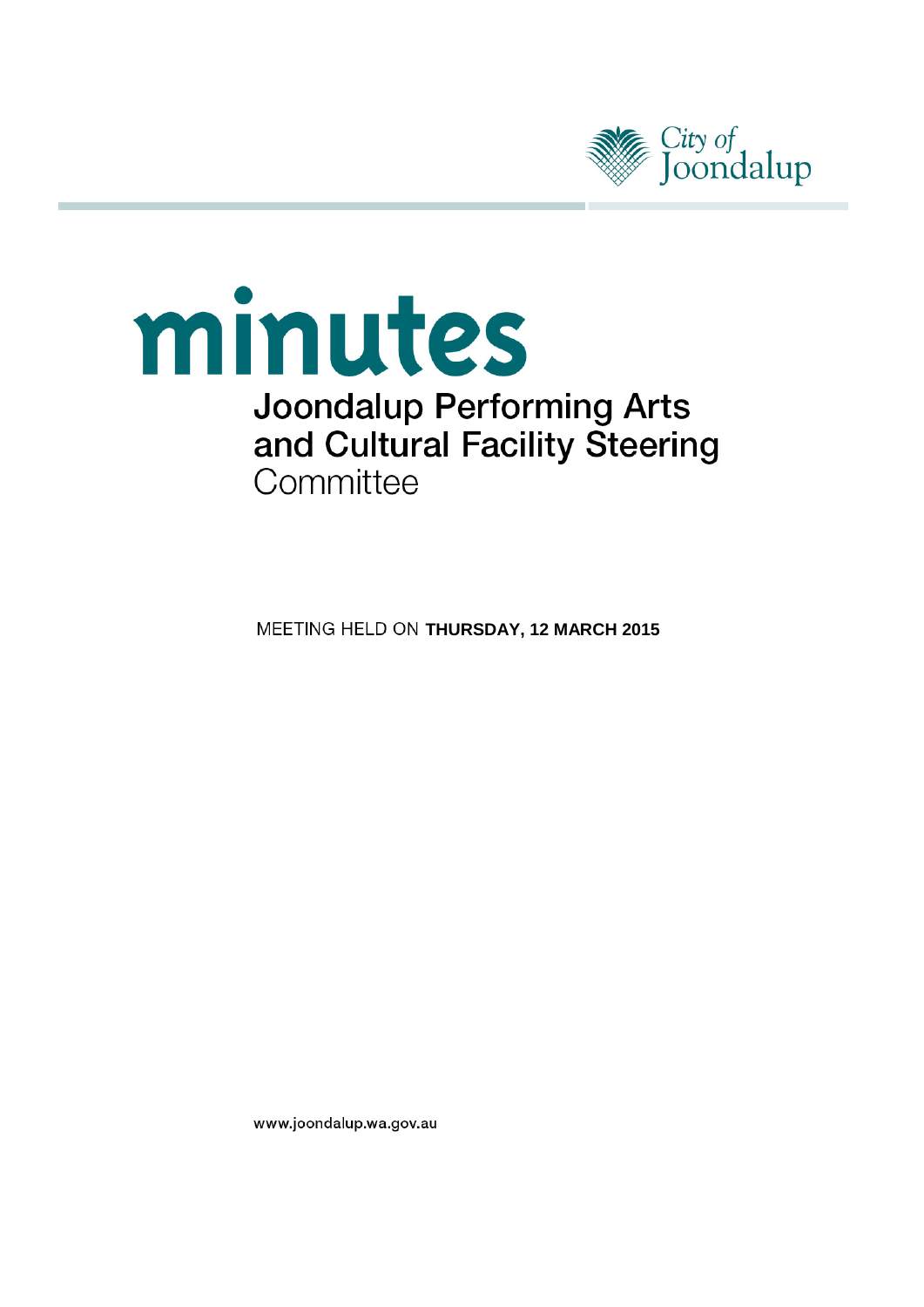#### **TABLE OF CONTENTS**

| Item No. | <b>Title</b>                                                                   | Page No. |
|----------|--------------------------------------------------------------------------------|----------|
|          | <b>Declaration of Opening</b>                                                  | 3        |
|          | <b>Declarations of Interest</b>                                                | 3        |
|          | Apologies/Leave of absence                                                     | 4        |
|          | <b>Confirmation of Minutes</b>                                                 | 4        |
|          | Announcements by the Presiding Member without discussion                       | 4        |
|          | Identification of matters for which the meeting may be closed to<br>the public | 4        |
|          | <b>Petitions and deputations</b>                                               | 4        |
|          | <b>Reports</b>                                                                 | 5        |
| 1        | Joondalup Performing Arts and Cultural Facility - Progress Report -<br>[75577] | 5        |
|          | <b>Urgent Business</b>                                                         | 14       |
|          | Motions of which previous notice has been given                                | 14       |
|          | <b>Requests for Reports for future consideration</b>                           | 14       |
|          | <b>Closure</b>                                                                 | 14       |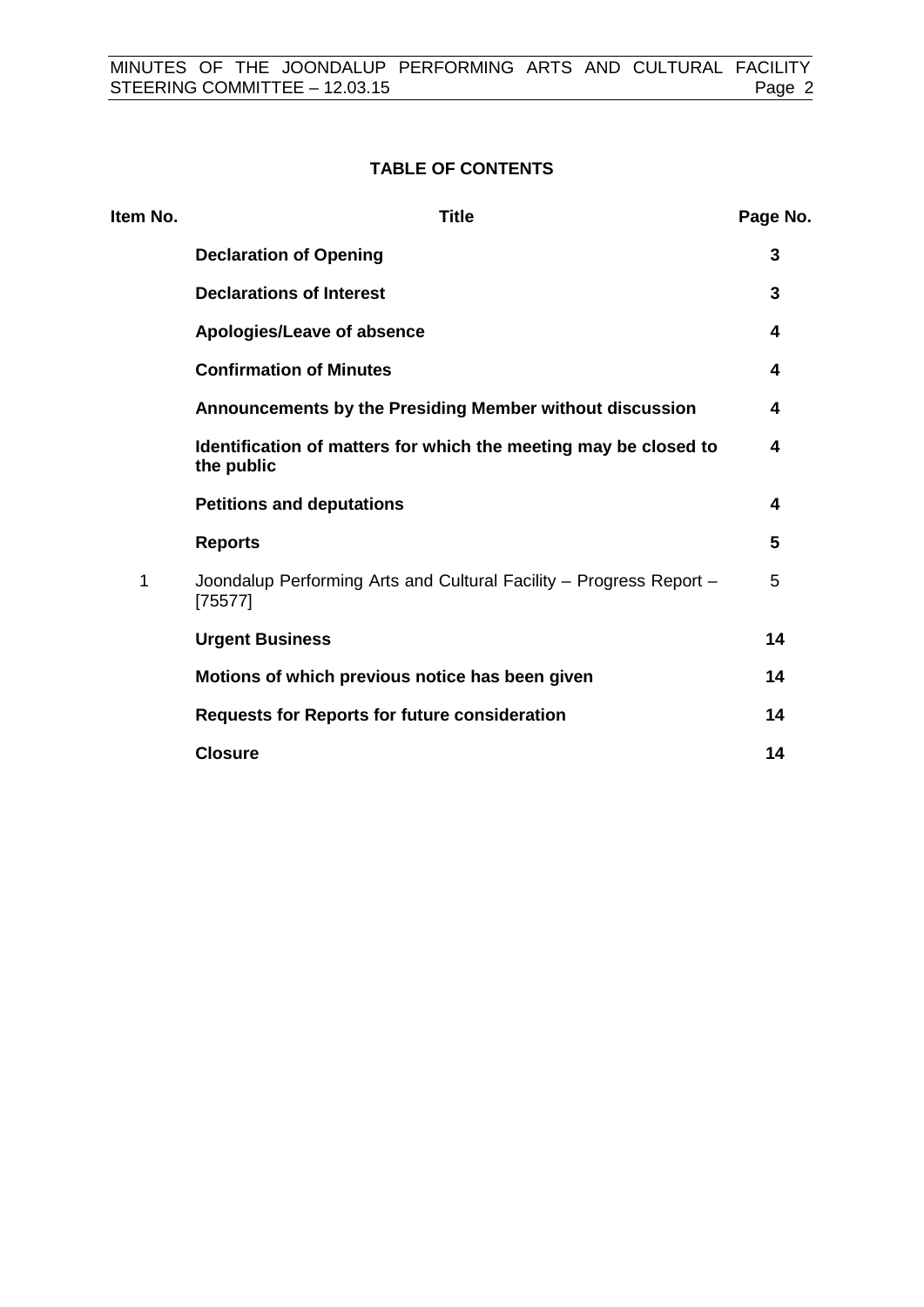## **CITY OF JOONDALUP**

#### **MINUTES OF THE JOONDALUP PERFORMING ARTS AND CULTURAL FACILITY STEERING COMMITTEE MEETING HELD IN CONFERENCE ROOM 1, JOONDALUP CIVIC CENTRE, BOAS AVENUE, JOONDALUP ON THURSDAY, 12 MARCH 2015.**

#### **ATTENDANCE**

#### **Committee Members**

| Cr Kerry Hollywood        | North Ward                     | <b>Presiding Member</b>                                  |                              |
|---------------------------|--------------------------------|----------------------------------------------------------|------------------------------|
| Cr Liam Gobbert           | <b>Central Ward</b>            |                                                          |                              |
| Cr Tom McLean, JP         | North Ward                     | <b>Deputy Presiding Member</b>                           | from $6.11pm$                |
| Cr Sam Thomas             | <b>North-Central Ward</b>      |                                                          |                              |
| Cr John Chester           | South-East Ward                |                                                          |                              |
| Cr Mike Norman            | South-West Ward                |                                                          | from $6.11$ pm               |
| Cr Teresa Ritchie, JP     |                                | South Ward (Deputising for Cr Russ Fishwick)             |                              |
| Mr Garry Hunt             |                                | Chief Executive Officer, City of Joondalup               |                              |
| Mr Brian Yearwood         |                                | Director Facilities and Services, Edith Cowan University |                              |
| <b>Ms Christine Evans</b> |                                | President, Endeavour Theatre Company                     |                              |
| Mr Russell Coad           |                                | General Manager Training and Business Services, West     |                              |
|                           | <b>Coast Institute</b>         |                                                          |                              |
| <b>Officers</b>           |                                |                                                          |                              |
|                           |                                |                                                          |                              |
| Mr Blignault Olivier      | <b>Manager City Projects</b>   |                                                          |                              |
| Mr Brad Sillence          | Manager Governance             |                                                          | Absent from 6.11pm to 6.22pm |
| Mr Scott Collins          | <b>Senior Projects Officer</b> |                                                          |                              |
| Mr John Byrne             | Governance Coordinator         |                                                          |                              |
| Mrs Deborah Gouges        | Governance Officer             |                                                          |                              |

#### **Guests**

| Mr Peter Bickle     | Project Architects, ARM Architecture | from 6.07pm |
|---------------------|--------------------------------------|-------------|
| Mr Andrew Lilleyman | Project Architects, ARM Architecture | from 6.07pm |
| Mr Rod Mollett      | <b>Project Architectural Advisor</b> | from 6.07pm |
| Ms Jenny Watson     | Project Architects, ARM Architecture | from 6.07pm |

#### <span id="page-2-0"></span>**DECLARATION OF OPENING**

The Presiding Member declared the meeting open at 6.03pm.

#### <span id="page-2-1"></span>**DECLARATIONS OF INTEREST**

Nil.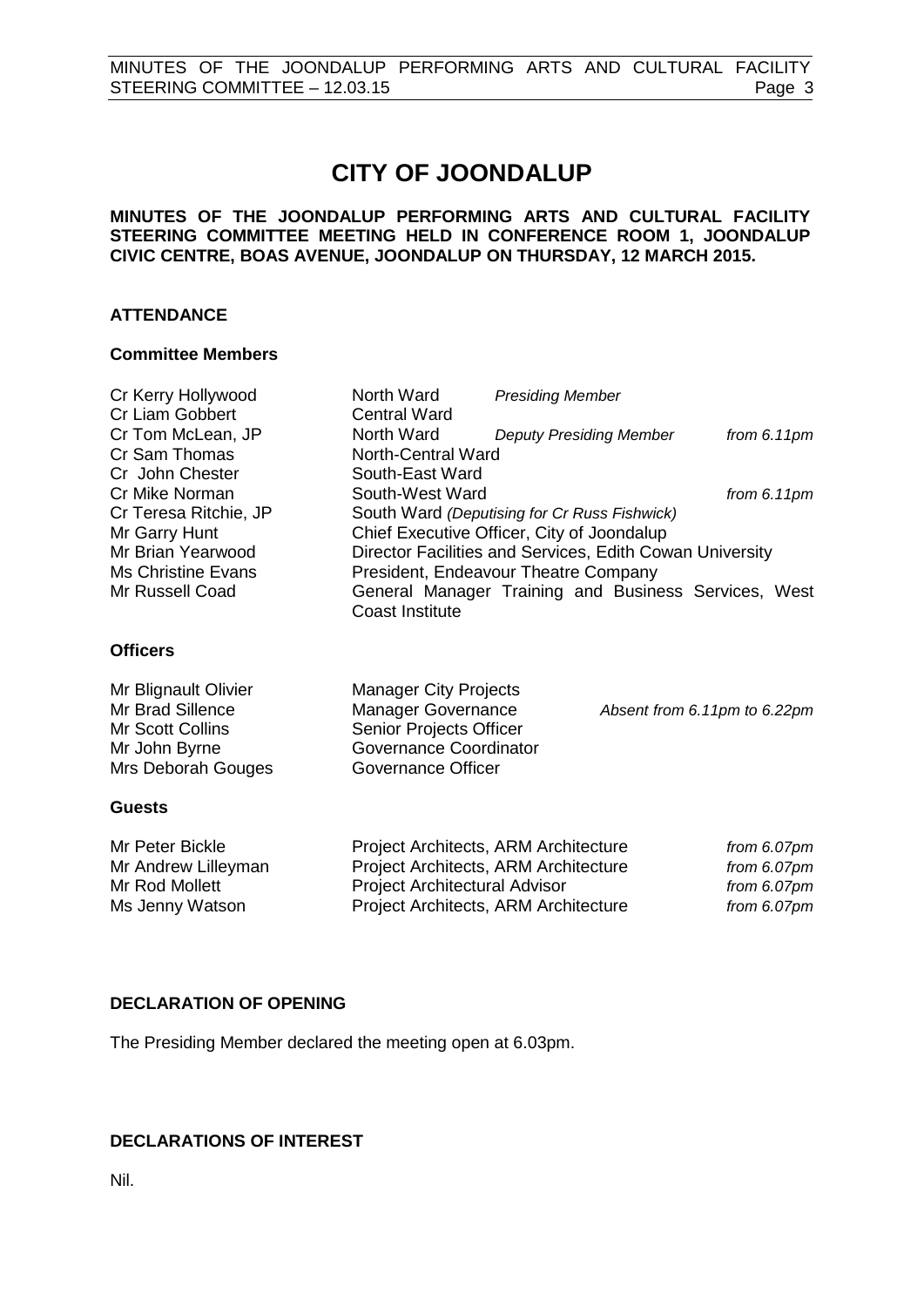#### <span id="page-3-0"></span>**APOLOGIES/LEAVE OF ABSENCE**

#### **Apologies:**

| Cr Russ Fishwick, JP       | South Ward                                                           |  |
|----------------------------|----------------------------------------------------------------------|--|
| Mr Alastair Bryant         | <b>Expert Specialist</b>                                             |  |
| Superintendent Alan Morton | Principal, WA Police Academy                                         |  |
| Mr Jan Norberger           | MLA - Member for Joondalup                                           |  |
| Ms Sharon Joseph           | President, Joondalup Encore Theatre Society                          |  |
| Mr William Robinson        | Chairman, Joondalup Community Arts Association/<br>Joondalup Gallery |  |

#### **Leave of Absence previously approved:**

| Cr Liam Gobbert       | 14 March to 22 March 2015 inclusive; |
|-----------------------|--------------------------------------|
| Cr Mike Norman        | 21 March to 28 March 2015 inclusive: |
| Cr Geoff Amphlett, JP | 2 May to 10 May 2015 inclusive;      |
| Cr Brian Corr         | 26 May to 26 June 2015 inclusive.    |

#### <span id="page-3-1"></span>**CONFIRMATION OF MINUTES**

MINUTES OF THE JOONDALUP PERFORMING ARTS AND CULTURAL FACILITY STEERING COMMITTEE HELD 9 APRIL 2015

**MOVED Cr Thomas, SECONDED Cr Gobbert that the minutes of the meeting of the Joondalup Performing Arts and Cultural Facility Steering Committee held on 9 April 2015 be confirmed as a true and correct record.**

#### **The Motion was Put and CARRIED (9/0)**

**In favour of the Motion:** Crs Hollywood, Chester, Gobbert, Ritchie and Thomas, Mr Coad, Ms Evans, Mr Hunt and Mr Yearwood.

#### <span id="page-3-2"></span>**ANNOUNCEMENTS BY THE PRESIDING MEMBER WITHOUT DISCUSSION**

Nil.

#### <span id="page-3-3"></span>**IDENTIFICATION OF MATTERS FOR WHICH THE MEETING MAY BE CLOSED TO THE PUBLIC**

In accordance with Clause 5.2 of the City's *Meeting Procedures Local Law 2013*, this meeting was not open to the public.

#### <span id="page-3-4"></span>**PETITIONS AND DEPUTATIONS**

Nil.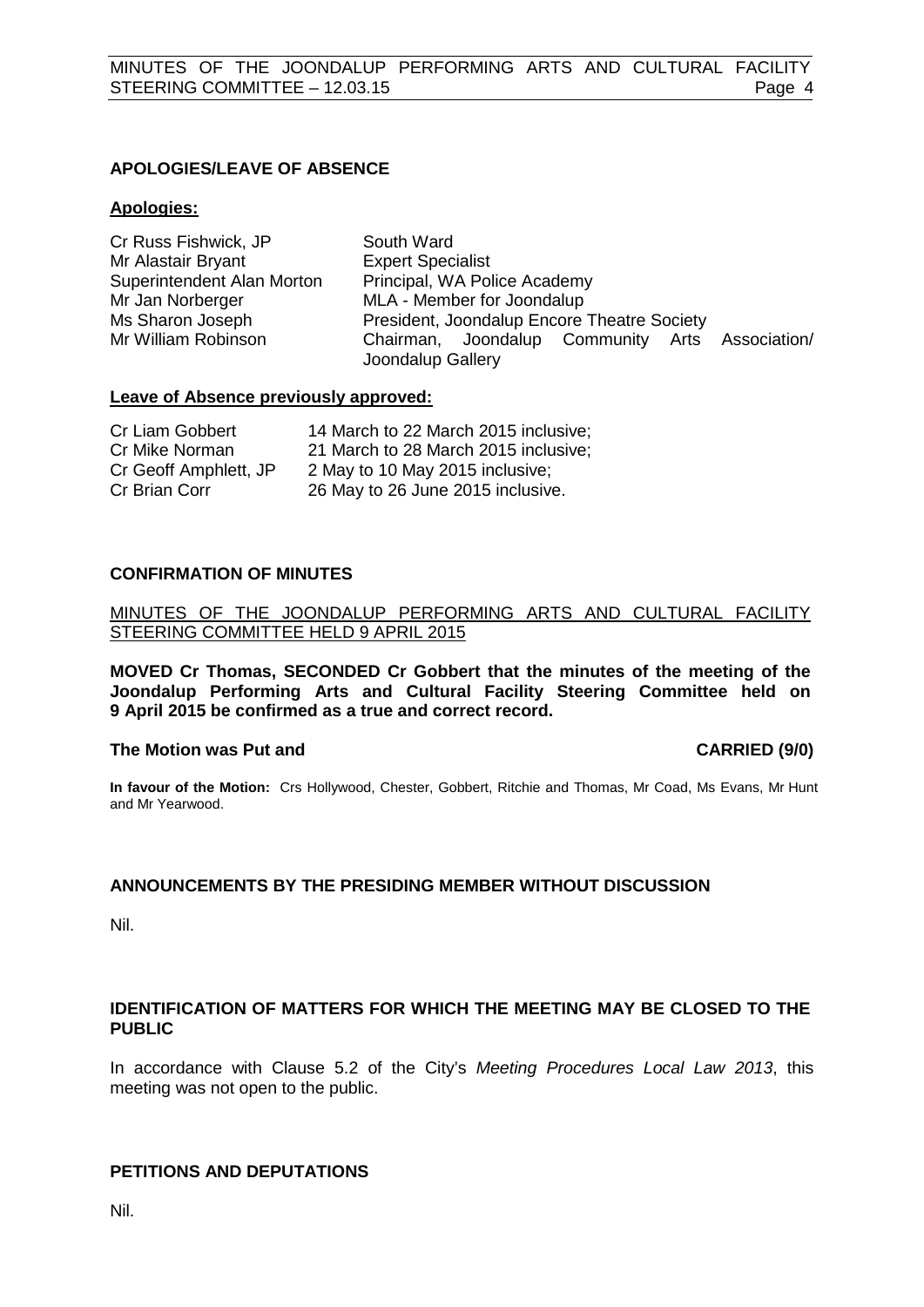#### <span id="page-4-0"></span>**REPORTS**

*Mr Peter Bickle, Mr Andrew Lilleyman, Mr Rod Mollett and Ms Jenny Watson entered the meeting at 6.07pm.*

### <span id="page-4-1"></span>**ITEM 1 JOONDALUP PERFORMING ARTS AND CULTURAL FACILITY – PROGRESS REPORT**

| <b>WARD</b>                           | <b>North</b>                                                                                                                                                                                     |
|---------------------------------------|--------------------------------------------------------------------------------------------------------------------------------------------------------------------------------------------------|
| <b>RESPONSIBLE</b><br><b>DIRECTOR</b> | Mr Garry Hunt<br>Office of the CEO                                                                                                                                                               |
| <b>FILE NUMBER</b>                    | 75577, 101515                                                                                                                                                                                    |
| <b>ATTACHMENTS</b>                    | Attachment 1<br>Indicative Project Program                                                                                                                                                       |
| <b>AUTHORITY / DISCRETION</b>         | Executive - The substantial direction setting and oversight<br>role of Council, such as adopting plans and reports,<br>accepting tenders, directing operations, setting and<br>amending budgets. |

#### **PURPOSE**

To update Council on the progress of the Joondalup Performing Arts and Cultural Facility project, including details of conceptual design review, outcomes and investigations into management structures, event programming models and funding strategies for the facility.

#### **EXECUTIVE SUMMARY**

Following endorsement of the Joondalup Performing Arts and Cultural Facility (JPACF) conceptual design the City has undertaken a comprehensive review of the JPACF project. The City undertook an internal review of operating costs to ascertain the likely operating subsidy required to run the facility and engaged consultants to undertake a review of the 2012 Pracsys JPACF Market Analysis and Feasibility Study and to provide comment on the JPACF conceptual design.

A Design Working Group (DWG) was formed to facilitate a detailed design review of the conceptual design. The DWG review has included investigations into alternative design options and work continues to be undertaken to address design issues, including integration of the Jinan Chinese Cultural Garden and traffic management solutions for the facility.

The City continues to explore options for capital funding for the facility. The Federal Government's National Stronger Regions Fund (NSRF) has been identified as a potential source of funding.

The project will continue to progress in accordance with the project program.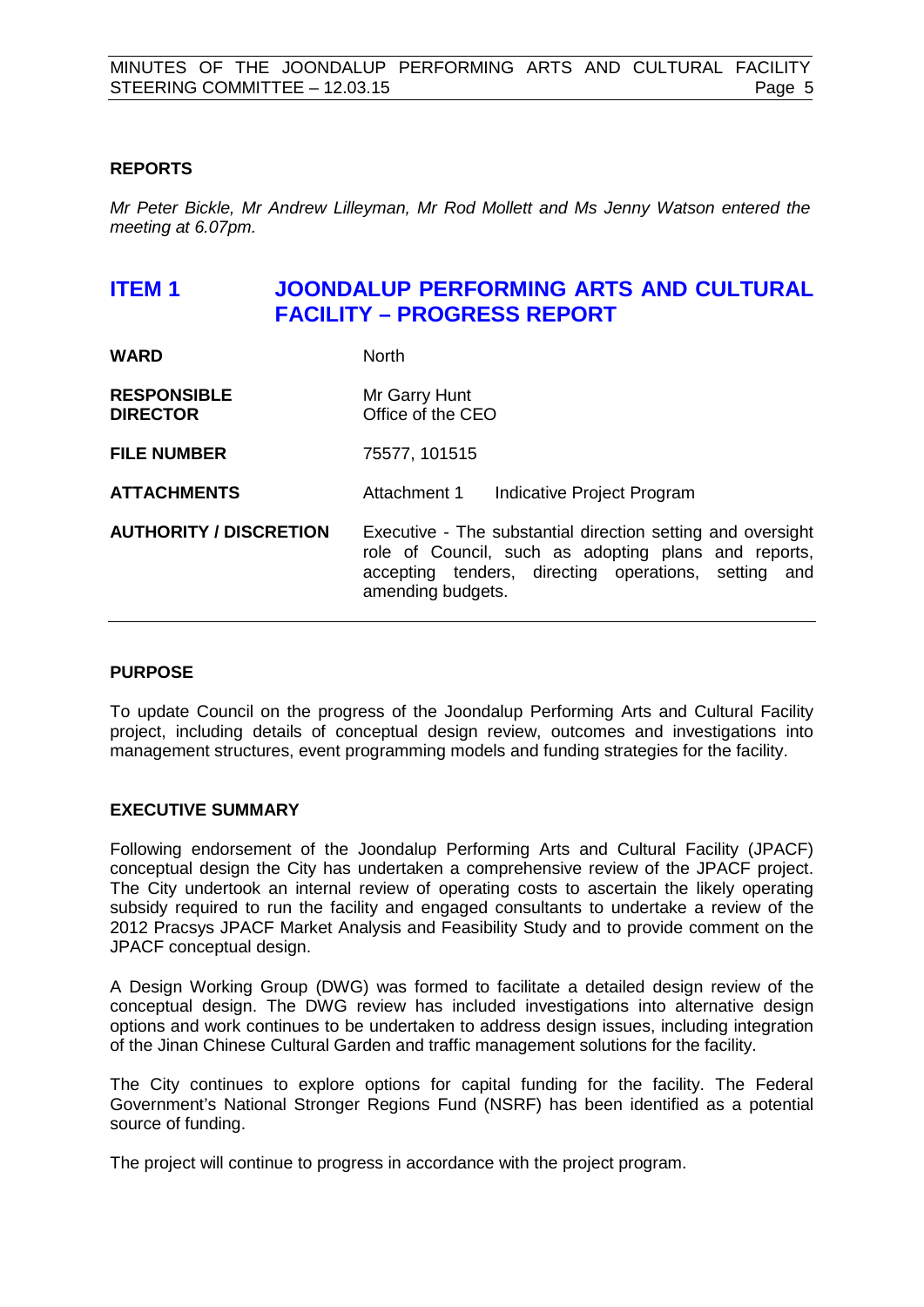*It is therefore recommended that Council:*

- *1 NOTES the progress of the Joondalup Performing Arts and Cultural Facility Project as detailed in this Report;*
- *2 NOTES the Chief Executive Officer will submit a grant application to the Federal Government's National Stronger Regions Fund;*
- *3 SUPPORTS progressing the Joondalup Performing Arts and Cultural Facility Project in accordance with the indicative project program as detailed in Attachment 1 to this Report;*
- *4 REQUESTS the Chief Executive Officer to provide a further report on the design options for the facility including costings.*

#### **BACKGROUND**

At its meeting held on 20 February 2013 the JPACF Steering Committee recommended that Council notes the JPACF Market Analysis and Feasibility Study and supports the progression of the JPACF project.

It was identified that one of the key stages of the JPACF project was the progression of a concept design for the facility based on the "Art Box" model as outlined in the JPACF Market Analysis and Feasibility Study.

At its meeting held on 19 March 2013 (CJ040-03/13 refers) it was agreed in part that Council:

- *"1 APPROVES the "Art Box" as the preferred model for the basis of an architectural design competition for the development of a refined conceptual design for the Joondalup Performing Arts and Cultural Facility;*
- *2 AUTHORISES the Chief Executive Officer to initiate an architectural design competition for the development of a refined conceptual design for the Joondalup Performing Arts and Cultural Facility;"*

The City commenced a two stage architectural design competition through an Expression of Interest process in April 2013.

At its meeting held on 15 April 2014 (CJ060-04/14 and CJ061-04/14 refer) Council considered two reports relating to the JPACF project progress and the Architectural Design Competition and resolved the following:

*"That Council:*

- *1 NOTES the conceptual design by Ashton Raggatt McDougall Pty Ltd T/A ARM Architecture as the Peoples' Choice;*
- *2 SUPPORTS progressing the Joondalup Performing Arts and Cultural Facility Project in accordance with the project program as detailed in Attachment 2 to Report CJ060-04/14, including the undertaking of a social impact assessment of the Joondalup Performing Arts and Cultural Facility;*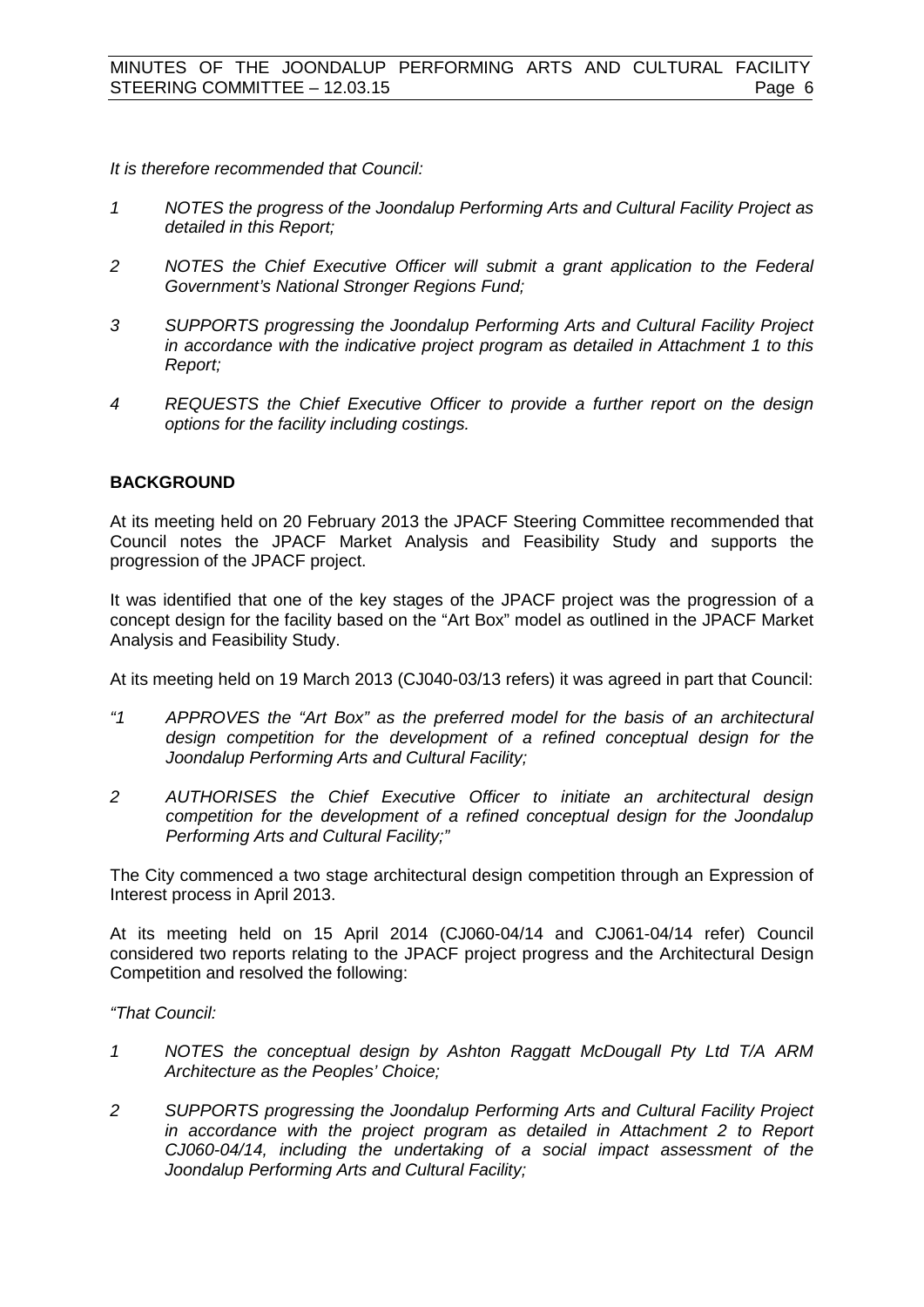- *3 BY AN ABSOLUTE MAJORITY APPOINTS Mr Jan Norberger MLA, Member for Joondalup, as a member to the Joondalup Performing Arts and Cultural Facility Steering Committee;*
- *4 NOTES the Chief Executive Officer will establish a Design Working Group and*  appoint members to the group to assist the City with the development of the *conceptual design for the Joondalup Performing Arts and Cultural Facility;*
- *5 NOTES that the schedule forming Attachment 2 to Report CJ060-04/14 is the project program for the Expression of Interest stage of the project."*

And:

*"That Council:*

- *1 ENDORSES Ashton Raggatt McDougall Pty Ltd T/A ARM Architecture as the winner of the Joondalup Performing Arts and Cultural Facility Architectural Design Competition;*
- *2 AUTHORISES the Chief Executive Officer to enter into negotiations with Ashton Raggatt McDougall Pty Ltd T/A ARM Architecture to determine the architectural fees and project program to get to a modified conceptual design as required to enable the project to progress;*
- *3 REQUESTS the Chief Executive Officer to prepare a further report to Council on the project program and timelines once the negotiations with Ashton Raggatt McDougall Pty Ltd T/A ARM Architecture in relation to the modified designs have been agreed to;*
- *4 REQUESTS the Chief Executive Officer to provide a further report to Council on a new project program timetable in view of Part 2 above."*

#### **DETAILS**

Following the endorsement of the preferred conceptual design by Council, to ensure the project continues to meet the project vision and responds to the project development parameters, the City has made the following progress on the project:

#### Concept Design and Feasibility Study Review

The City has undertaken a comprehensive review of the JPACF concept design and the 2012 Pracsys JPACF Market Analysis and Feasibility Study (MAFS) since the endorsement of the concept design by Council at its meeting held on 15 April 2014 (CJ061-04/14 refers).

#### *Operational Costs review*

The review process commenced with a review of the facility's operational costs, undertaken by City officers. This review involved analysis of operational costs for the facility, based on the adopted JPACF concept design and applying a potential management model from the four alternative models presented in the MAFS. The alternative management models are discussed later in this Report.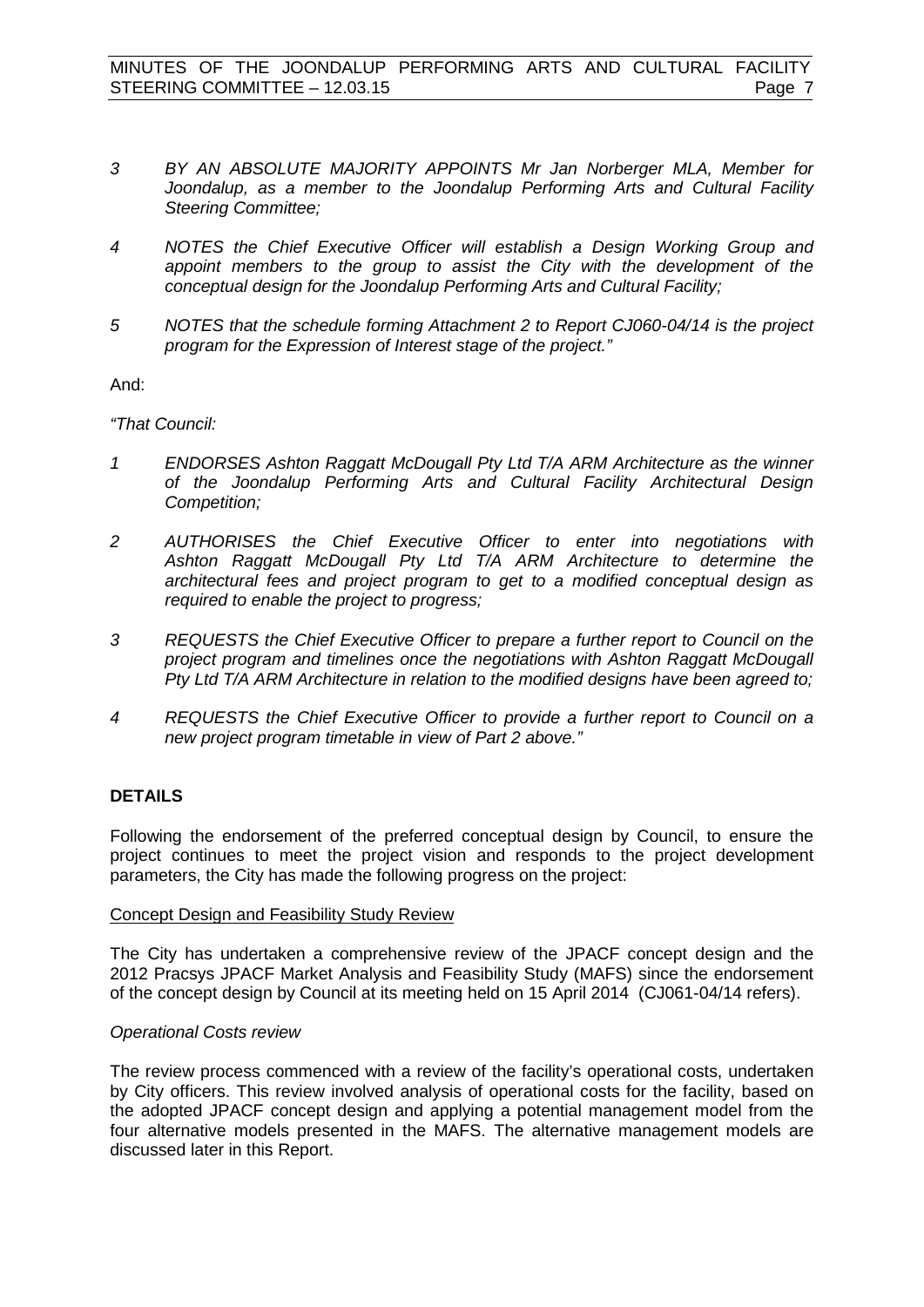The review study also undertook detailed analysis of operating costs for benchmark facilities across Australia. The study indicated that average annual operating costs for these facilities were in excess of \$1 million. Although this study provided the City with further clarity in regard to likely on-going operating requirements, it is considered that further investigations into specific design elements, management options and programming would be required to determine accurate operational costs. As previously noted by Council the MAFS estimated that the City would need to make a first year contribution of \$496,000 towards the operation of the facility. From the analysis undertaken by the City it is likely that the first year and subsequent yearly operating costs will be substantially higher than the figure of \$496,000.

To assist with the review of the design and the MAFS for the JPACF, the City engaged consultants Guy Boyce and AEG Ogden.

Mr Boyce has managed the award winning Mandurah Performing Arts Centre for over four years, is currently Chair of CircuitWest and has years of experience managing theatres and theatre groups. Mr Boyce has previously provided the City with invaluable advice and assistance during the planning and scoping phases of the project.

AEG Ogden has extensive experience and knowledge of the performing arts entertainment and hospitality markets in Western Australia and has managed the following facilities:

- His Majesties Theatre
- Perth Concert Hall
- State Theatre Centre of Western Australia
- Subiaco Arts Centre
- Albany Arts Centre
- Perth Arena.

Both Mr Boyce and AEG Ogden provided the City with reports providing comment and recommendations on design, management options and programming for the facility, which are outlined below.

In addition to the abovementioned review reports and in accordance with Council's resolution at its meeting held on 15 April 2014 (CJ060-04/14 refers), a Design Working Group (DWG) was formed to facilitate the design review:

#### *Design Working Group*

The DWG consists of various members of the City's Project Team, the Project Architects - ARM Architecture and the Project Architectural Advisor – Mr Rod Mollett. ARM Architecture and Rod Mollett's roles are to present their interpretation of design issues and present alternative options to address these issues. External members of the JPACF Steering Committee were advised of the initial meeting of the DWG and invited to participate in the meetings.

The DWG has met on several occasions to consider the following issues:

- Design issues raised by various stakeholders at the last JPACF Steering Committee meeting.
- Key comments and recommendations raised in the MAFS review reports by Guy Boyce and AEG Ogden, including the following: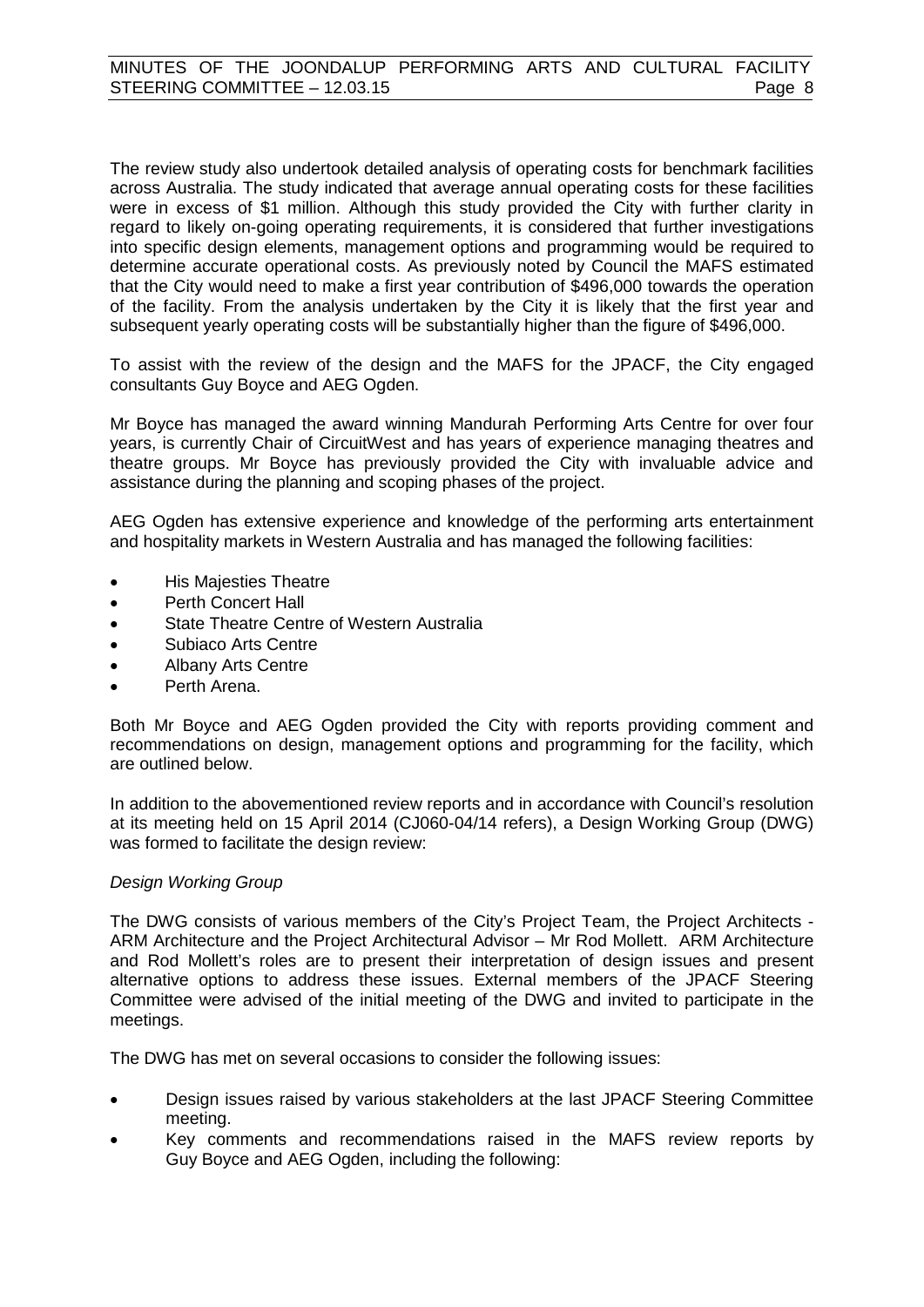- location of the art gallery within the facility
- visual impact of the eastern facade of the facility on the adjoining West Coast Institute (WCI) building
- location and integration of the Jinan Chinese Cultural Garden to the north of the facility
- JPACF master planning, including traffic and pedestrian links with adjoining land uses
- size/capacity/configuration of the main auditorium
- weather protection covering at the entrance to the facility
- design solutions for the existing services building in Central Park near the north west corner of the JPACF
- traffic impact assessment
- requirement for a commercial kitchen, catering requirements and a potential link to the WCI hospitality wing.

#### *Facility Management Structure, Organisational Model and Event Program*

The MAFS provided details of four different management models that could be applied to the JPACF:

- Independent/'Arm's Length' relationship model This is where the City would provide a fixed subsidy to a board responsible for the management of the facility as a commercial operation. This is the model adopted by the Mandurah Performing Arts Centre.
- Outsourced management model This is where a third party organisation manages the facility on behalf of the City. This is the model adopted by the State Government's Perth Theatre Trust for its venues where AEG Ogden managed the facilities.
- JPACF run as a department of the City This is where the facility is managed as a department of the City with the full-time staff being officers of the City. This model is adopted by the Frankston Performing Arts Centre in Victoria which is run as a department of Frankston City Council.
- City's entire cultural program run through the facility by the City's management This model is similar to the model mentioned above where the facility is integrated with a department of the City and contains the City's entire cultural program. This model is adopted by the Port Macquarie Council to run their Glasshouse Theatre.

Also provided in the MAFS was a set of proposed assessment criteria for assessing each management model. The criteria measure the extent to which the particular management model:

- promotes culturally significant activity
- engages the community
- exposes the City to risk
- provides flexibility regarding staffing, investment and other management issues
- limits responsiveness by management.

#### Capital Funding Opportunities

The City's *20 Year Strategic Financial Plan 2013-2014 to 2032-2033* indicates that the City will fund the capital costs of the facility using reserve funds and loans however, it is considered prudent for the City to further explore opportunities for external funding. The City has explored various funding options for the project at both state and federal government level and through philanthropic avenues.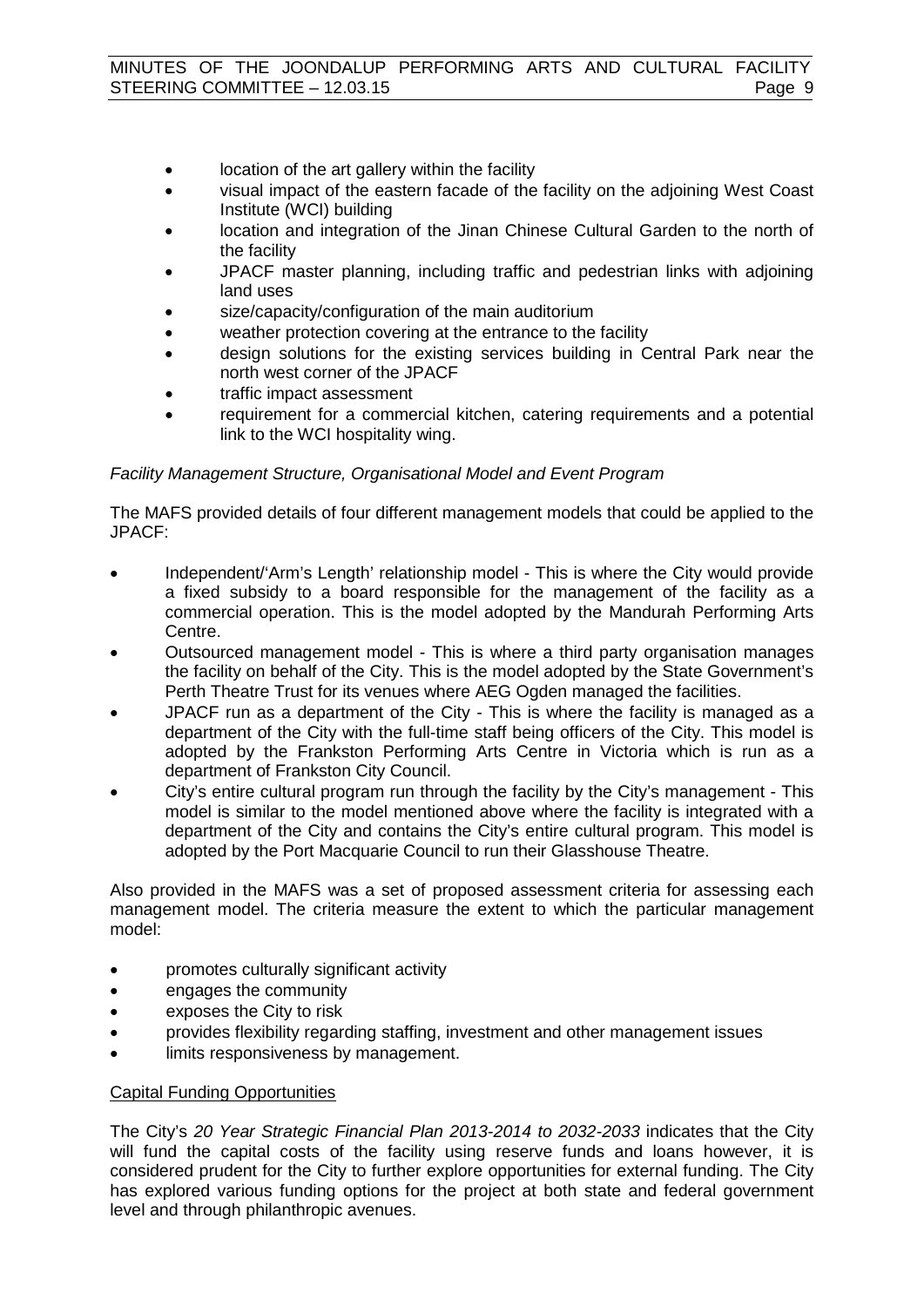In December 2014 members of the JPACF Project Team met with the Director of the Department of Culture and the Arts – Mr Duncan Ord to provide a briefing on the project. The City has also undertaken investigations into government funding opportunities and identified the Federal Government's NSRF as a potential source.

The NSRF is a federal government program providing funding of \$1 billion. Funding will be allocated over five years to fund priority infrastructure that promotes ongoing economic development, supports disadvantaged regions or areas of disadvantage within a region and are sustainable into the future.

Facilitated by Regional Development Australia, grants of up to \$10 million are available for projects. Round One of the NSRF closed in November 2014. Round Two will open on 1 May 2015 and closes 31 July 2015. For the purpose of the grant application the City will be required to provide a business case, project management plan, asset management plan and procurement management plan, in addition to providing details regarding the ability of the City to deliver the project.

#### Performing Arts Associations Memberships

In the interest of raising the profile of the JPACF project and to create opportunities for essential industry exposure and networking, it has been suggested that the City apply for corporate membership of The Chamber of Culture and the Arts WA and the Australian Performing Arts Centres Association.

The Chamber of Culture and the Arts WA is the peak policy and advocacy body for the arts and cultural sector in the State. The Chamber's operations focus on establishing (with Government) a long term plan for cultural development and increased investment in arts and culture by the private sector and public funding organisations in Western Australia. The Australian Performing Arts Centres Association is the national peak body servicing the needs and interests of performing arts centres and presenters in regional and metropolitan Australia.

#### Business Case

Preparation of a business case has commenced. This is an on-going task influenced by further investigations into design options, programming and management models. To ensure the development of a robust and accurate business case, an advanced conceptual design with accurate costings and a preferred management model are required. The business case will also include the results of a social impact analysis that will measure the ongoing social and economic benefits that may be derived from the JPACF.

#### Project Program

The indicative project program (Attachment 1 refers) has been developed in consultation with the Project Architects - ARM Architecture and the Project Architectural Advisor – Mr Rod Mollett. The indicative program provides a timeline of the key actions required to develop the design and business case through to construction.

The timing of these key actions are dependent on future decisions relating to finalisation of a conceptual design and indicative costs, management structure, event programming and results of a social impact analysis to inform the JPACF business case. Furthermore the indicative program relies on the assumption that development of the facility will be sufficiently funded.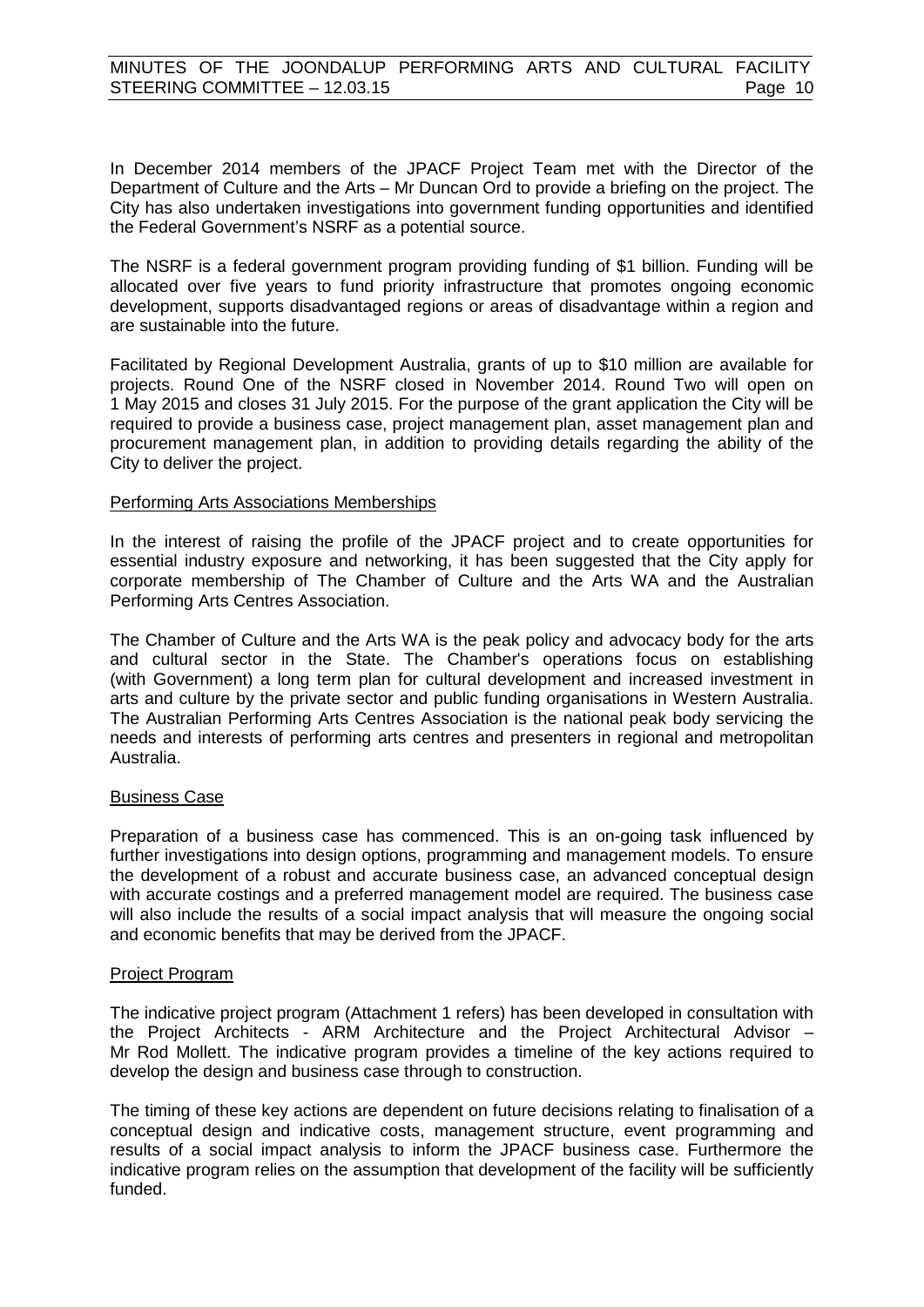#### **Issues and options considered**

Not applicable.

#### **Legislation / Strategic Community Plan / policy implications**

Legislation **The City is governed by the requirements of the** *Local Government Act 1995* in relation to dealings involving commercial undertakings and land development.

#### **Strategic Community Plan**

| Key theme                   | Community Wellbeing.                                                                                                       |
|-----------------------------|----------------------------------------------------------------------------------------------------------------------------|
| <b>Objective</b>            | Cultural development.                                                                                                      |
| <b>Strategic initiative</b> | Establish a significant cultural facility with the capacity to<br>attract a world-class visual and performing arts events. |
| <b>Policy</b>               | Not applicable.                                                                                                            |

#### **Risk management considerations**

A comprehensive Risk Management Assessment Report outlining the risks apparent to the project will be prepared and updated as the project progresses.

#### **Financial / budget implications**

Current financial year impact

| Account no.          | 1-210-C1002.                                     |
|----------------------|--------------------------------------------------|
| <b>Budget Item</b>   | Joondalup Performing Arts and Cultural Facility. |
| <b>Budget amount</b> | \$905,485.                                       |
| Amount spent to date | \$42,152.                                        |
| <b>Proposed cost</b> | Not applicable.                                  |
| <b>Balance</b>       | \$863,333.                                       |

The budget allocated for 2014-15 is for the engagement of consultants and other costs to assist with site assessment, feasibility plans, design development, social impact assessment and commencement of a business case.

#### Future financial year impact

The development of a JPACF will require a significant financial contribution towards the capital cost and a significant ongoing subsidy for the facility's operations. Future financial year impacts will be the subject of further investigations into the design and management structure of the facility.

The figure quoted below is taken from the current *20 Year Strategic Financial Plan 2013-2014 to 2032-2033*. The capital cost of \$94 million is derived from the cost estimate for the current conceptual design for the facility, the estimated cost to develop the Jinan Gardens, sundry development costs including traffic modifications and integration of the JPACF and Jinan Gardens with Central Park.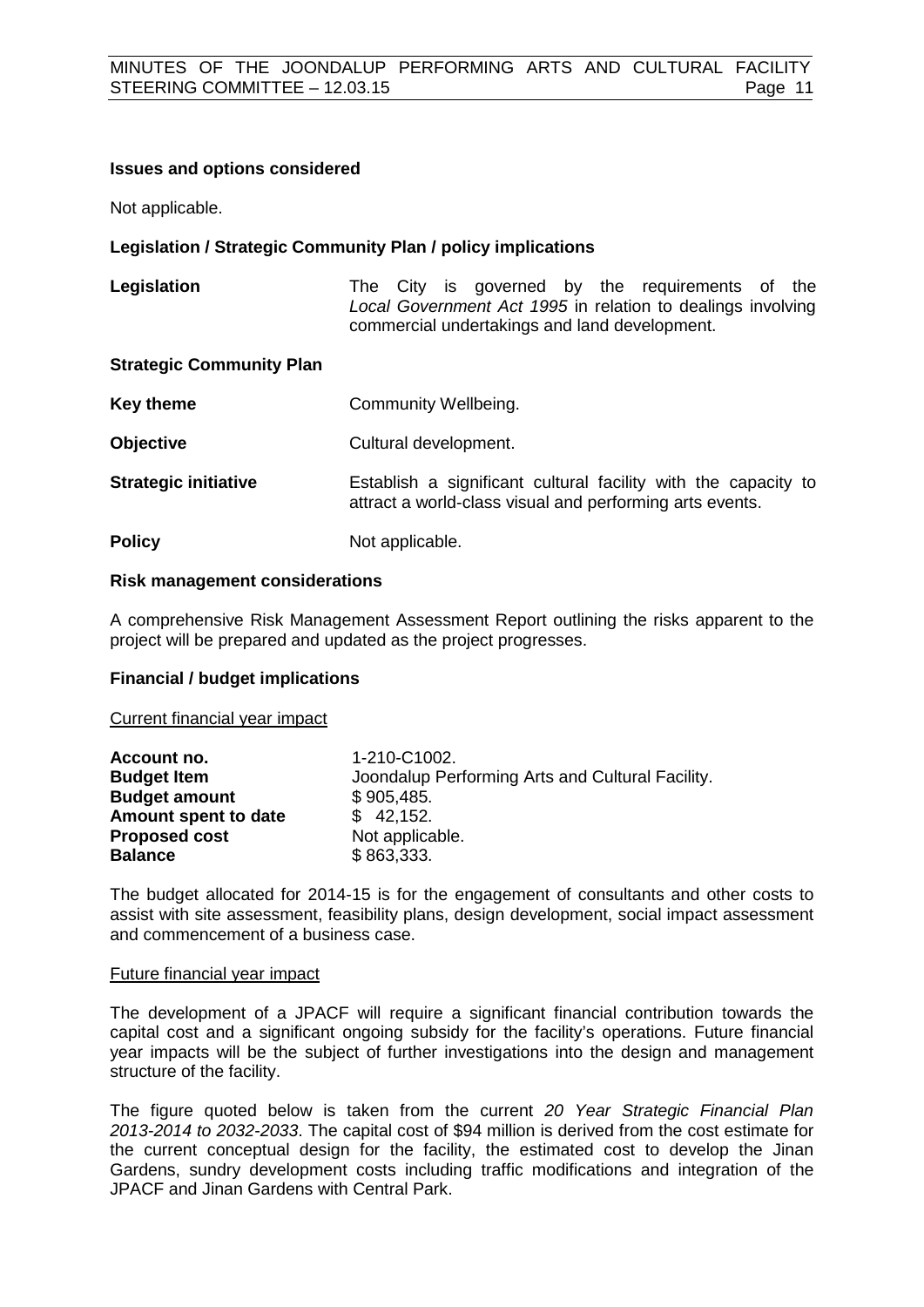A review of the *20 Year Strategic Financial Plan 2013-2014 to 2032-2033* is currently in progress. The review will incorporate the latest costings based on the refined conceptual design for the facility.

| 20 Year Strategic Financial Plan impact | \$94 million. |
|-----------------------------------------|---------------|
| Impact year                             | 2018-19       |

All amounts quoted in this Report are exclusive of GST.

#### **Regional significance**

The construction of the Joondalup Performing Arts and Cultural Facility will enhance the City Centre as the major commercial, educational, recreational and arts and culture centre for the northern corridor of the Perth metropolitan area.

#### **Sustainability implications**

It is anticipated that detailed environmental sustainability implications will be considered during concept design development and during the preparation of a detailed design for the facility.

The engagement of the general community and bodies representing the arts community in the design and development stage of the project will cultivate a sense of ownership over the facility. This sense of ownership will provide the impetus for the ongoing sustainability of the facility by ensuring maximum use by a wide variety of individuals and groups.

#### **Consultation**

During the architectural design competition, ratepayers, residents and the broader community were given the opportunity to view the four conceptual design submissions and vote on their favourite design. More recently the City has consulted with performing arts facility managers and state government officers and it is expected that further community consultation will be undertaken through a social impact assessment as the project progresses.

#### **COMMENT**

The JPACF project has been thoroughly reviewed since Council endorsement of the JPACF conceptual design. Expert opinion has been gained on design issues, management options, event programming and operational costs for the facility and avenues for co-funding and gaining exposure to the project further explored. The project team will continue to explore these issues and advise Council as the project progresses.

It is proposed that representatives from ARM Architecture will attend the meeting of the Committee to outline the changes that have been made to the design following the last meeting of the steering committee, and to respond to any questions members may have.

#### **VOTING REQUIREMENTS**

Simple Majority.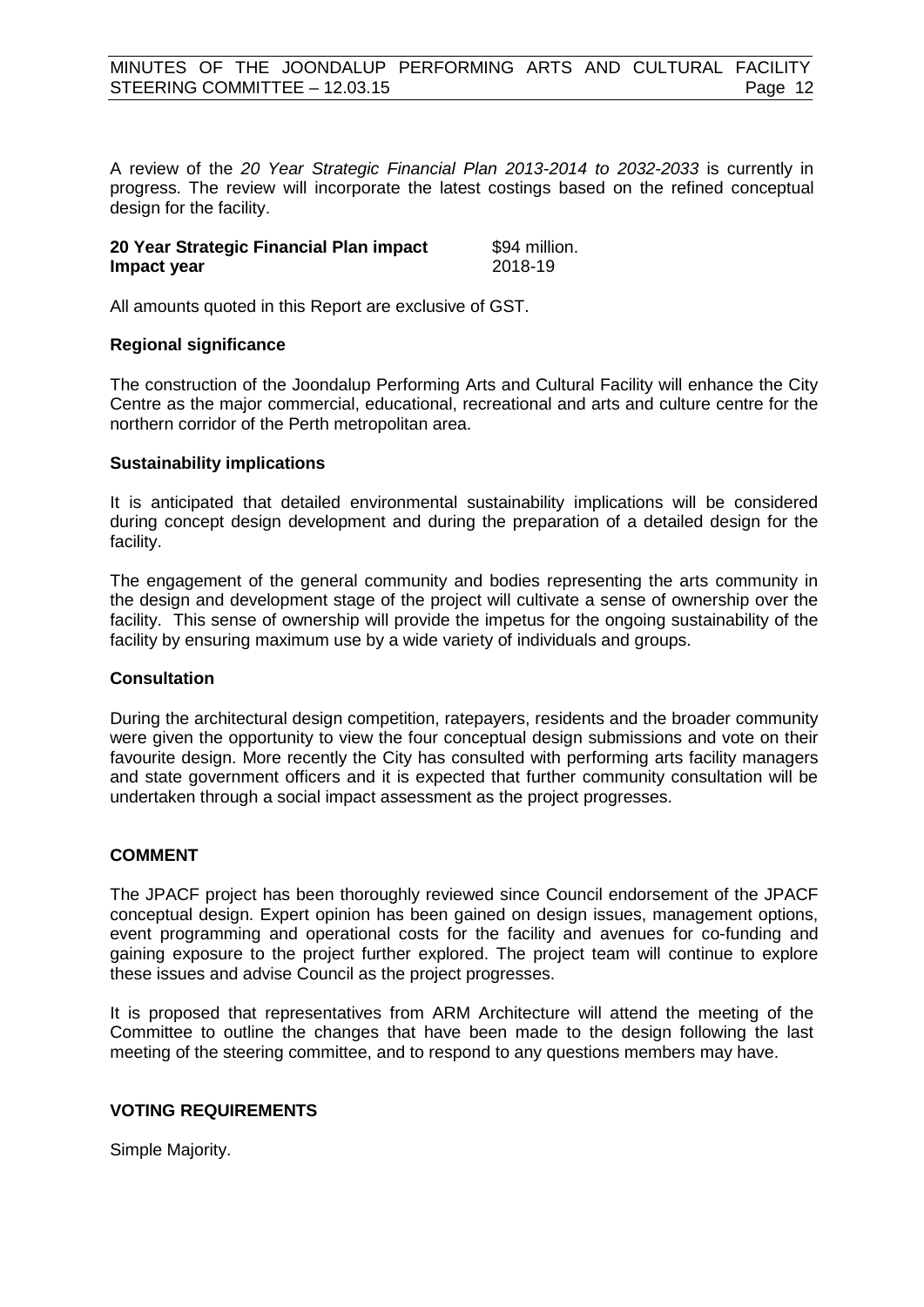*Cr Tom McLean, JP and Cr Mike Norman entered the meeting at 6.11pm.*

*The Manager Governance left the meeting at 6.11pm and returned at 6.22pm.*

#### **OFFICER'S RECOMMENDATION**

That the Joondalup Performing Arts and Cultural Facility Steering Committee:

- 1 NOTES the progress of the Joondalup Performing Arts and Cultural Facility Project as detailed in this Report;
- 2 NOTES the Chief Executive Officer will submit a grant application to the Federal Government's National Stronger Regions Fund;
- 3 SUPPORTS progressing the Joondalup Performing Arts and Cultural Facility Project in accordance with the indicative project program as detailed in Attachment 1 to this Report;
- 4 REQUESTS the Chief Executive Officer to provide a further report on the design options for the facility including costings.

**MOVED Cr Ritchie, SECONDED Cr Chester that the Joondalup Performing Arts and Cultural Facility Steering Committee:**

- **1 NOTES the progress of the Joondalup Performing Arts and Cultural Facility Project as detailed in this Report;**
- **2 NOTES the presentation made by ARM Architecture;**
- **3 REQUESTS the Chief Executive Officer provide a further report on the following:**
	- **3.1 Traffic treatments and modelling around the facility;**
	- **3.2 Designated use and location of the art gallery;**
	- **3.3 Seating capacity of the main auditorium;**
	- **3.4 Treatment and considerations of the external plant and infrastructure adjoining the facility;**
	- **3.5 Treatment and visual presence of the eastern facade adjacent to West Coast Institute.**

#### **The Motion was Put and CARRIED (11/0)**

**In favour of the Motion:** Crs Hollywood, Chester, Gobbert, Ritchie and Thomas, Mr Coad, Ms Evans, Mr Hunt and Mr Yearwood.

#### *Appendix 1 refers*

*To access this attachment on electronic document, click [here: Attach1agnjpacf120315.pdf](http://www.joondalup.wa.gov.au/files/committees/JRPA/2015/Attach1agnjpacf120315.pdf)*